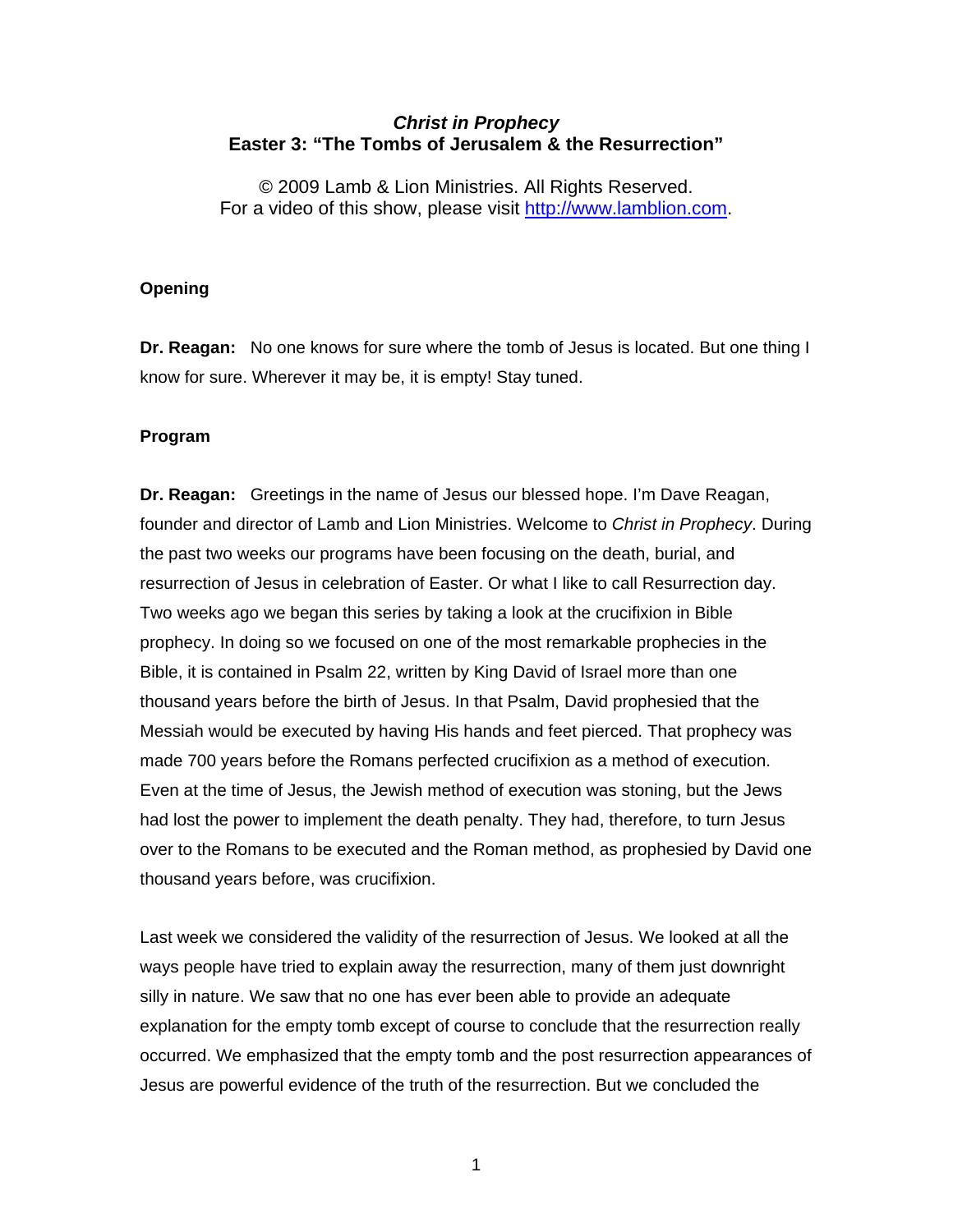greatest evidence of the resurrection in Scripture is to be seen in the transformed lives of Jesus' disciples. For within 50 days of His crucifixion, His disciples had been miraculously transformed from a defeated, frustrated, hopeless group of individuals into a confident band of Christian soldiers determined to win the world for their Lord.

In this program we want to show you the historical setting of Jesus' death, burial, and resurrection. To do that we're going to take you to the land of Israel and the city of Jerusalem where we're going to visit a variety of tombs including a first century tomb that could very well have been the tomb of Jesus. Let's go now to the Kidron Valley on the east side of the old city of Jerusalem.

**Dennis Pollock:** The Kidron Valley is a deep ravine that runs north and south between the Old City of Jerusalem and the Mount of Olives. Above us, to the west is the Temple Mount with its golden gate. In front of that gate is a Muslim cemetery. On the east side of the Kidron Valley is the Mount of Olives where you can see thousands of Jewish graves.

**Dr. Reagan:** Every time I stand in this valley and look up at all those graves, I am reminded of an experience that God gave to the prophet Ezekiel. He took him to a valley like this one, full of dead men's bones and He told him, "Preach to those bones." Incidentally folks, I think I know how Ezekiel felt because I've been to a few churches where I felt like I was preaching to "the frozen chosen"! Anyway, Ezekiel started preaching, and the bones started moving. Before his astonished eyes, the bones came together and flesh formed on them. That's when the Lord told him that what he was seeing was a prophetic vision prophesying that one day God would regather the Jewish people from the four corners of the earth and bring them back to their homeland of Israel.

**Dennis Pollock:** And that's exactly what God did during the 20th Century. In the year 1900 there were only 40,000 Jews in all this land. Today, there are over 5 million of them!

**Dr. Reagan:** Jerusalem has come alive in these end times, but it is still a city surrounded by tombs. Some are very elaborate, others are simple. Some are very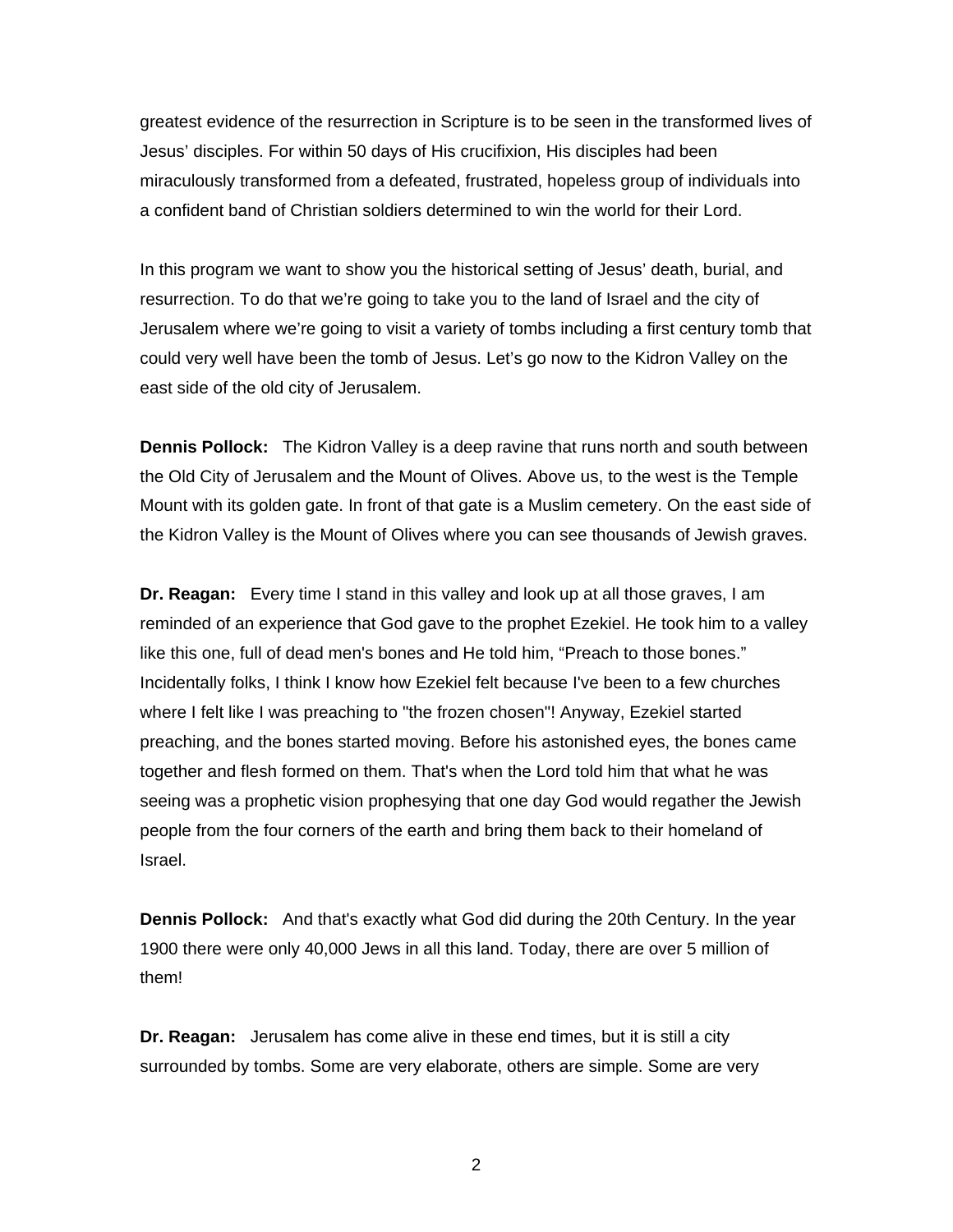ancient, others are new. Some are the tombs of very great people. Most are the tombs of common folks.

**Dennis Pollock:** We are going to show you a cross-section of the tombs of Jerusalem, leading up to the most important tomb in the whole world, a rich man's tomb that was loaned to a lowly and poor carpenter from Nazareth by the name of Jesus.

**Dr. Reagan:** Let's get started right here in the Kidron Valley. As you can see, this valley contains some of the most elaborate tombs in all the land. This monument is the most famous. It is usually referred to as the Tomb of Absalom, referring, of course, to the son of David who revolted against his father.

**Dennis Pollock:** The tradition that this tomb belonged to Absalom is based on a statement from 2 Samuel which reads, "Now Absalom in his life-time set up for himself a pillar, which is in the king's valley and it is called Absalom's monument to this day."

**Dr. Reagan:** The only problem is that this tomb dates from the Second Temple period, long after the time of Absalom. So it is most likely the tomb of a very prominent but now unknown citizen of Jerusalem.

**Dennis Pollock:** Now, one interesting thing about this remarkable tomb is the fact that since it was attributed to Absalom, who rebelled against his father, it became a tradition for passers-by to actually throw stones at it! Also, parents would often bring their kids here to impress on them the consequences of rebelling against their parents.

**Dr. Reagan:** When I look at this spectacular tomb though, I am reminded of the words of Jesus when He rebuked the Scribes and the Pharisees. He said, "Woe to you, you hypocrites! For you are like whitewashed tombs which on the outside appear beautiful, but inside are full of dead men's bones."

**Dennis Pollock:** Now, the only one of these tombs that bears an inscription is this one. Although the tomb is popularly referred to as the tomb of St. James, the inscription attributes it to the priestly family of Hezir, a family mentioned in the book of Nehemiah.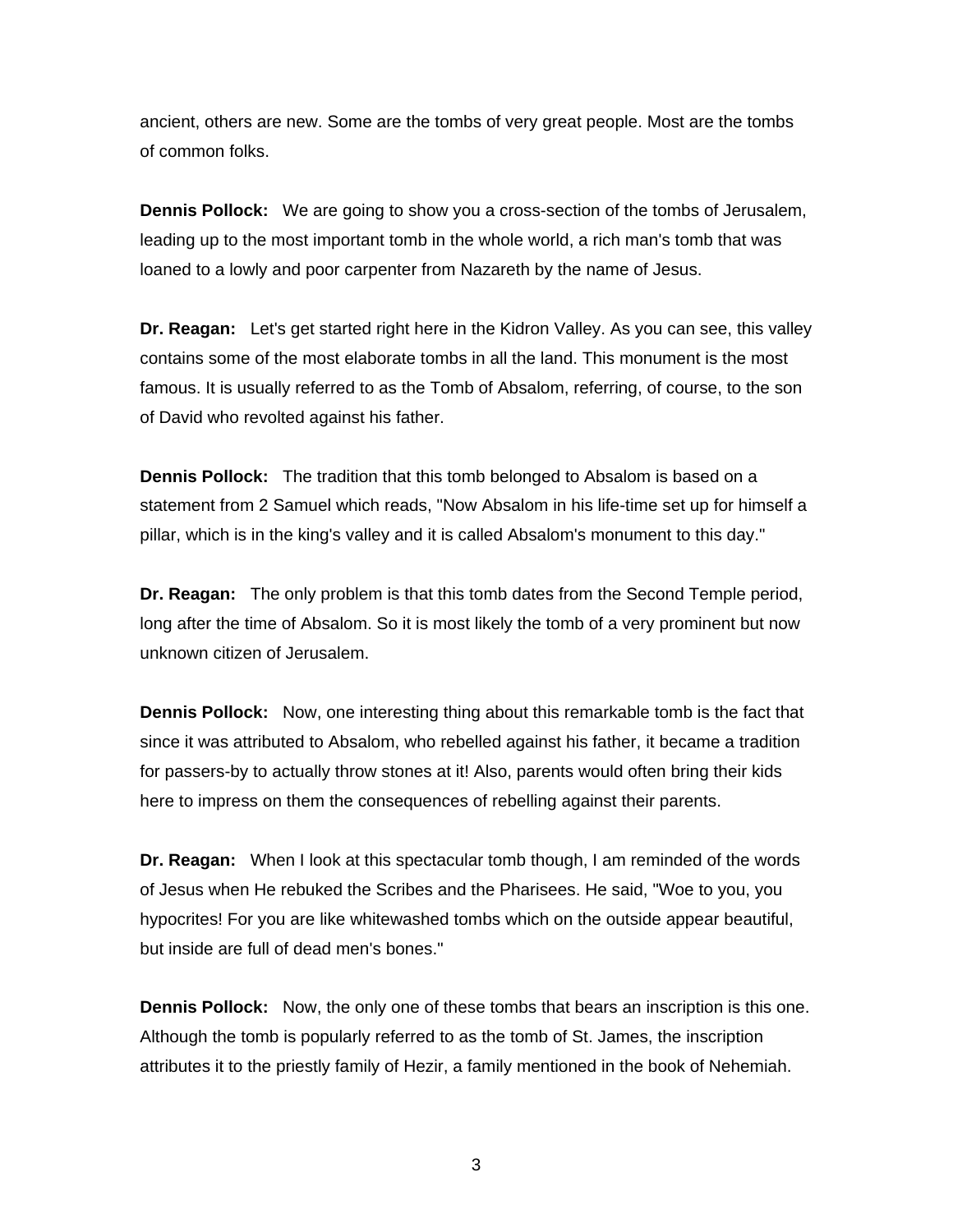The traditional name of the tomb comes from a Christian tradition that James, the brother of Jesus, was killed in this area and buried here.

**Dr. Reagan:** The third tomb in this row of monuments is called the tomb of Zechariah. The oldest tradition holds that the tomb is that of the oral prophet named Zechariah who was murdered in the Temple about 800 BC. But a later tradition attributes the tomb to the father of John the Baptist. The tomb is not old enough to be that of the prophets, and it is too old to be related to anyone in the family of John the Baptist. You know folks someone ought to write a book someday on how all these legends get started!

**Dennis Pollock:** The only thing we can be sure of is that this remarkable row of tombs attests to the high standards of architectural and masonry skills that existed in Jerusalem during the period of the Second Temple. They also are a witness of the wealth of the city's population.

**Dr. Reagan:** But of course, that wealth was concentrated in the hands of very few families. The average person during the time of Jesus could not afford an elaborate tomb like these. To get an idea of the tombs of the average people, let's go over to the Mount of Olives.

**Dennis Pollock:** The tombs that you see here on the Mt. of Olives are the more common type of tomb that you will find in this area. Now the body is actually buried in the ground, not in these stone boxes that you see here above the ground.

**Dr. Reagan:** The reason there are so many graves on the Mt. of Olives is because it says in Zechariah 14 that when the Messiah comes to reign as King of Kings and Lord of Lords, He will arrive here on this mountain, and the great resurrection of the dead will occur. Thus, it is believed that those buried here will be the first to be resurrected.

**Dennis Pollock:** Notice the stones that are scattered on the top of each tomb. These are stones of remembrance. Whenever a friend or a relative visits the grave of a loved one, they leave a stone on top as a sign of their remembrance.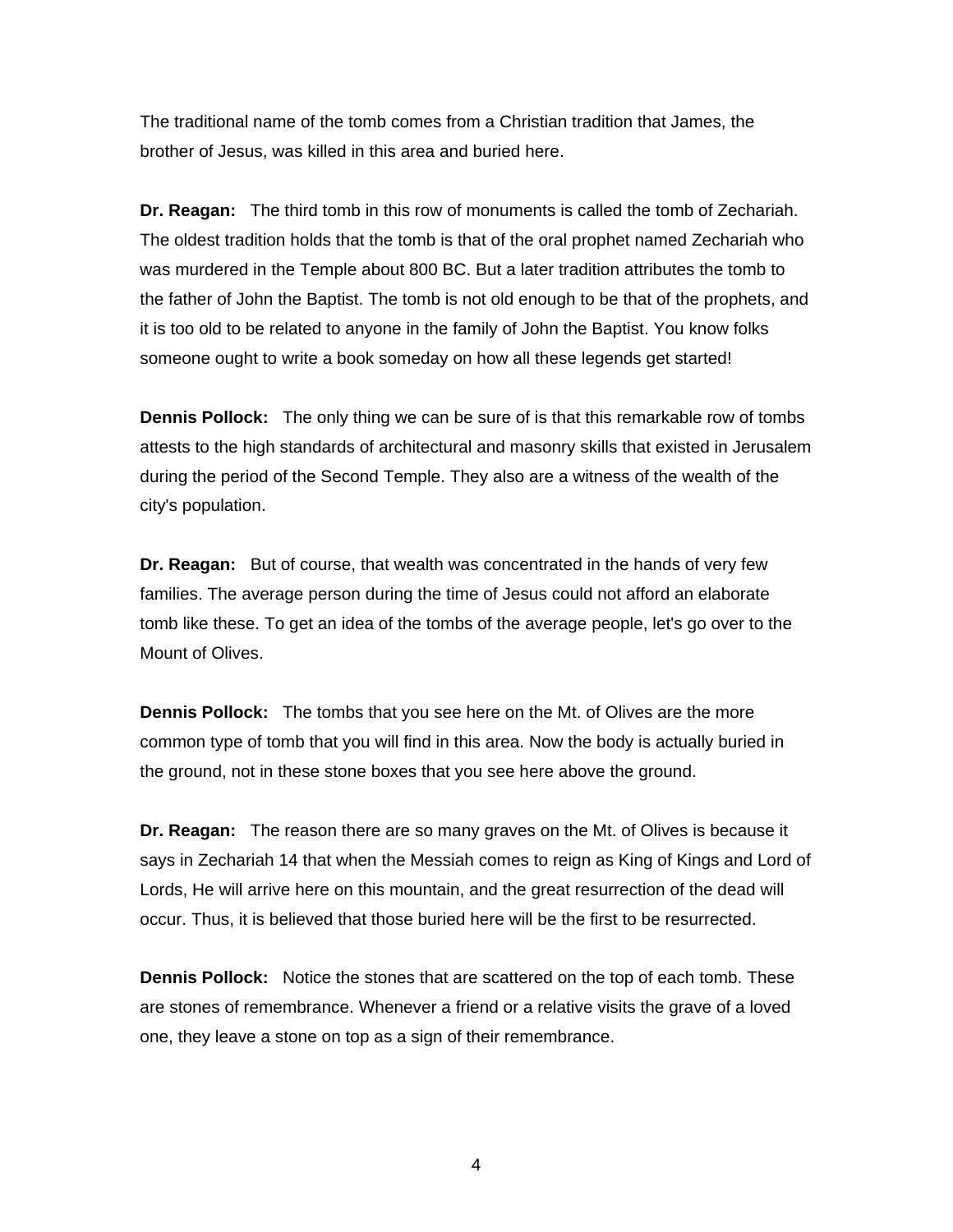**Dr. Reagan:** That reminds me there are a couple of graves here on the Mount of Olives that I would like to honor with a stone of remembrance. And the first one is located at Dominus Flevit Chapel, the place where Jesus wept over the city. Let's go there.

**Dr. Reagan:** The first grave I have in mind is a very unusual one. It's located over here at the base of this tree. Several years ago a very dear friend of mine, Clem Stewart, and his wife, Nancy, were scheduled to come to Israel with me for a holy land pilgrimage. Clem was extremely excited about this trip. But two months before we were to leave, Clem drowned in a very tragic boating accident. His wife and his daughter decided to come anyway, and we had a special ceremony right here at this tree and his ashes were scattered at the base of it. Well folks, that means that when the Lord Jesus Christ returns, there is going to be at least one Gentile who will be resurrected from this Jewish cemetery! I love you, Clem, and I look forward to being with you again one day. The second special tomb I'd like to show you is located at the base of this mount. Let's go down and see it. Well, here it is. This is the tomb of one of Israel's greatest Prime Ministers. He was the only Prime Minister Israel has ever had who was an Orthodox, observant Jew. That's why he is buried here on the Mount of Olives rather than in Israel's national cemetery.

**Dennis Pollock:** Orthodox Jews must be buried before sunset on the day they die. They are not embalmed, nor are they placed in a casket. They are buried in a simple shroud.

**Dr. Reagan:** On the day that Menachem Begin died, the news spread very rapidly, and by the time his body reached here there were over 150,000 people present to honor him.

**Dennis Pollock:** And we're going to honor his memory now, by placing stones of remembrance on his tomb.

**Dr. Reagan:** And now for a dramatic contrast in tombs, let's go to the national cemetery of Israel. It is located in New Jerusalem, on Mt. Herzl. This is the Mt. Herzl Cemetery in New Jerusalem. It is the national cemetery of Israel, equivalent to Arlington National Cemetery in the United States. Most of the graves are of military personnel killed in action. It is also the final resting place of some of Israel's most illustrious leaders.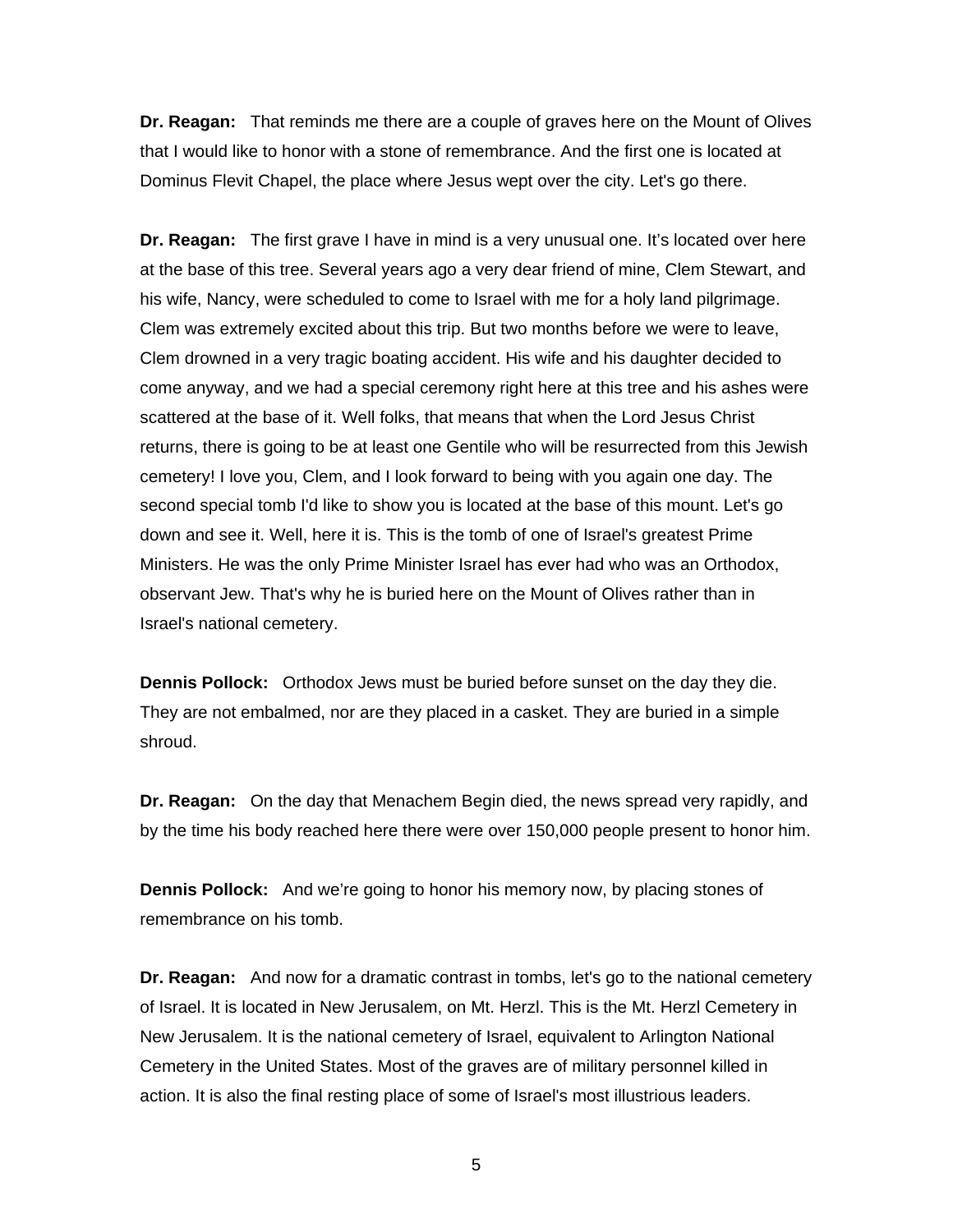**Dennis Pollock:** David Ben Gurion, Israel's first and most famous Prime Minister is buried on the grounds of a kibbutz in the Negev Desert. But behind me here is the tomb of the only woman ever to serve as Prime Minister. An American by the name of Golda Meir, she was the nation's Prime Minister during the Yom Kippur War in 1973.

**Dr. Reagan:** This is the tomb of Yitzhak Rabin, the only Prime Minister ever to be assassinated. He was shot at a peace rally in Tel Aviv on November 4, 1995. His assassin was a Jew who opposed the Oslo Peace Process of trading land for peace. Rabin was the Chief of Staff of the Israeli armed forces during the Six Day War in 1967.

**Dennis Pollock:** But the most important tomb in this cemetery belongs to the man the cemetery is named after, Theodore Herzl. Let's go there now. Theodore Herzl is the George Washington of Israel. He was a visionary who founded the Zionist Movement in the latter part of the 19th Century by reviving the concept that the Jews of Europe should return to their ancient homeland.

**Dr. Reagan:** At the First Zionist Congress, held in Basel Switzerland in 1897, Herzl predicted that the state of Israel would come back into existence within 50 years. And sure enough, 50 years later in 1947, the United Nations voted to establish the state.

**Dennis Pollock:** But Herzl didn't live to see his dream come true. He died in 1904 at the young age of 44. His body was moved to this site in 1949.

**Dr. Reagan:** Next we are going to visit three tombs in the Jerusalem area that are identified with biblical characters. The first is the tomb of the prophet Samuel.

**Dennis Pollock:** This is the traditional site of the tomb of Samuel. It is located on a mountain northwest of Jerusalem. The structure is a Crusader church that dates from the Middle Ages. In the 15th Century it was transferred to Jewish hands and became a synagogue. About a hundred years later it changed hands again and became a Muslim mosque. Today it is shared by the Muslims and the Jews. The mountaintop on which this tomb stands was called the Mountain of Joy by the Crusaders because it was from here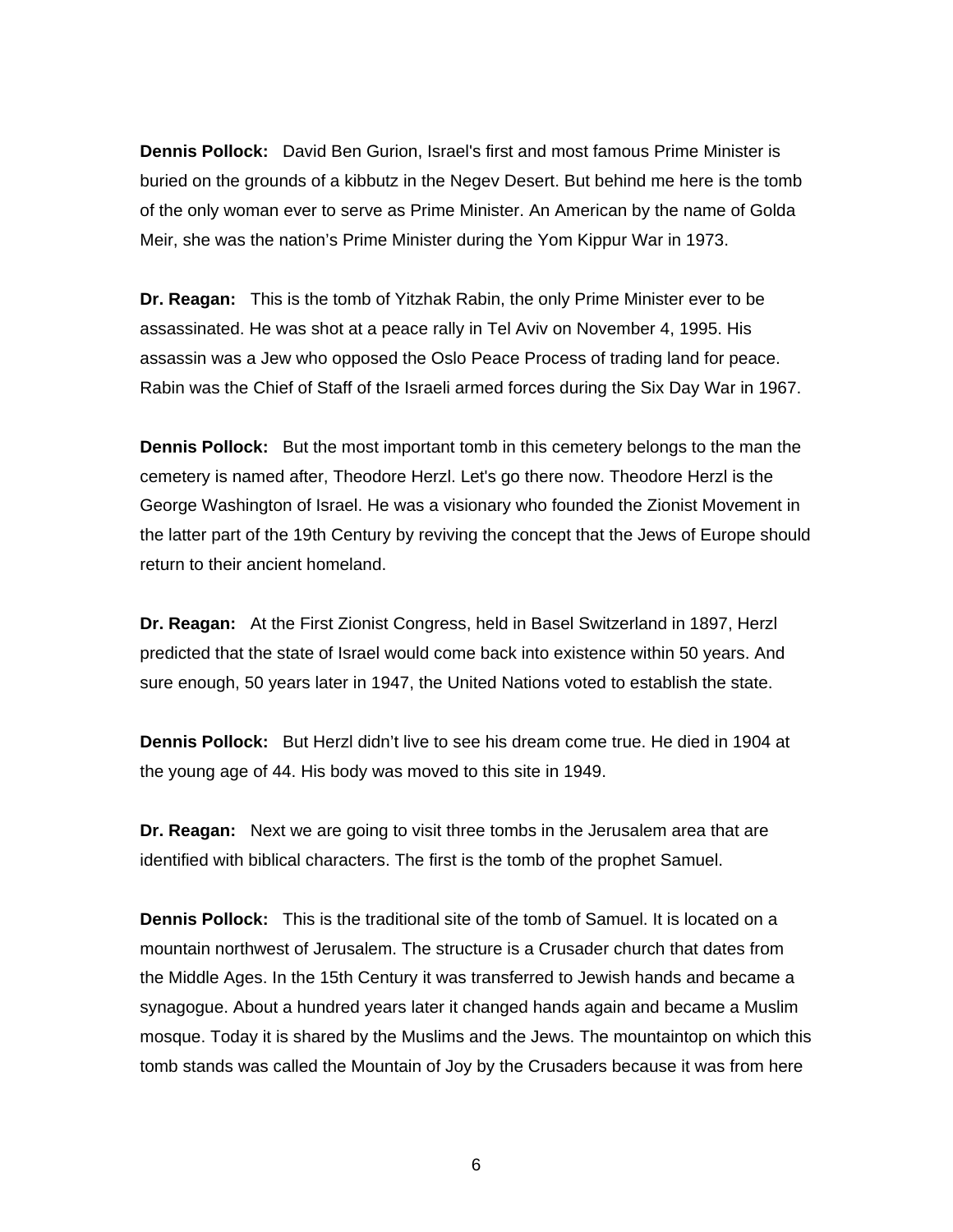that they got their first glimpse of Jerusalem in the year 1099. Today you can see how the new suburbs of Jerusalem are spreading this way.

**Dr. Reagan:** Let's pause for a moment to honor Samuel. He was both a judge and a prophet. He was also God's anointer. He was the one who anointed Saul to be the first king of Israel, and he was the one who later anointed David to succeed Saul. He knew what it meant to have a personal relationship with God, and that knowledge prompted him to make a statement that is quoted in the Gospels. He said, "Obedience is better than sacrifice." In other words, God is more pleased with our obedience to His Word than He is in empty religious ritual.

**Dennis Pollock:** Our next stop is the tomb of Rachel, located on the south side of Jerusalem, near the town of Bethlehem. Here is an old photo taken of the tomb around 1900. As you can see, today the tomb is almost completely obscured from view by a large wall that has been built in recent years to protect the site from car bomb attacks. These gates, which used to be in the outdoor courtyard leading to the tomb, are now located indoors behind the protective wall.

**Dr. Reagan:** Well, here we are at the tomb of Rachel and you may be wondering what it is that's going on behind us here. What these men are doing is wrapping the tomb in red thread, and this is for the purpose of raising money for charity later on. When people make donations they will be given a little piece of this thread that actually touched the tomb of Rachel. Now, regarding Rachel, she was the beloved wife of Jacob. The Bible says that she died in childbirth while she was on her way to Bethlehem with her husband. The child she delivered while she was dying was named Benjamin.

**Dennis Pollock:** Rachel is described in the Scriptures as "beautiful of form and face." She was Jacob's favorite wife, and she gave him two sons, Joseph and Benjamin.

**Dr. Reagan:** When I think of Rachel, I am always reminded of the words in Proverbs that say, "An excellent wife is worth far more than jewels. Her children will bless her and her husband praises her name." May the name of Rachel be praised!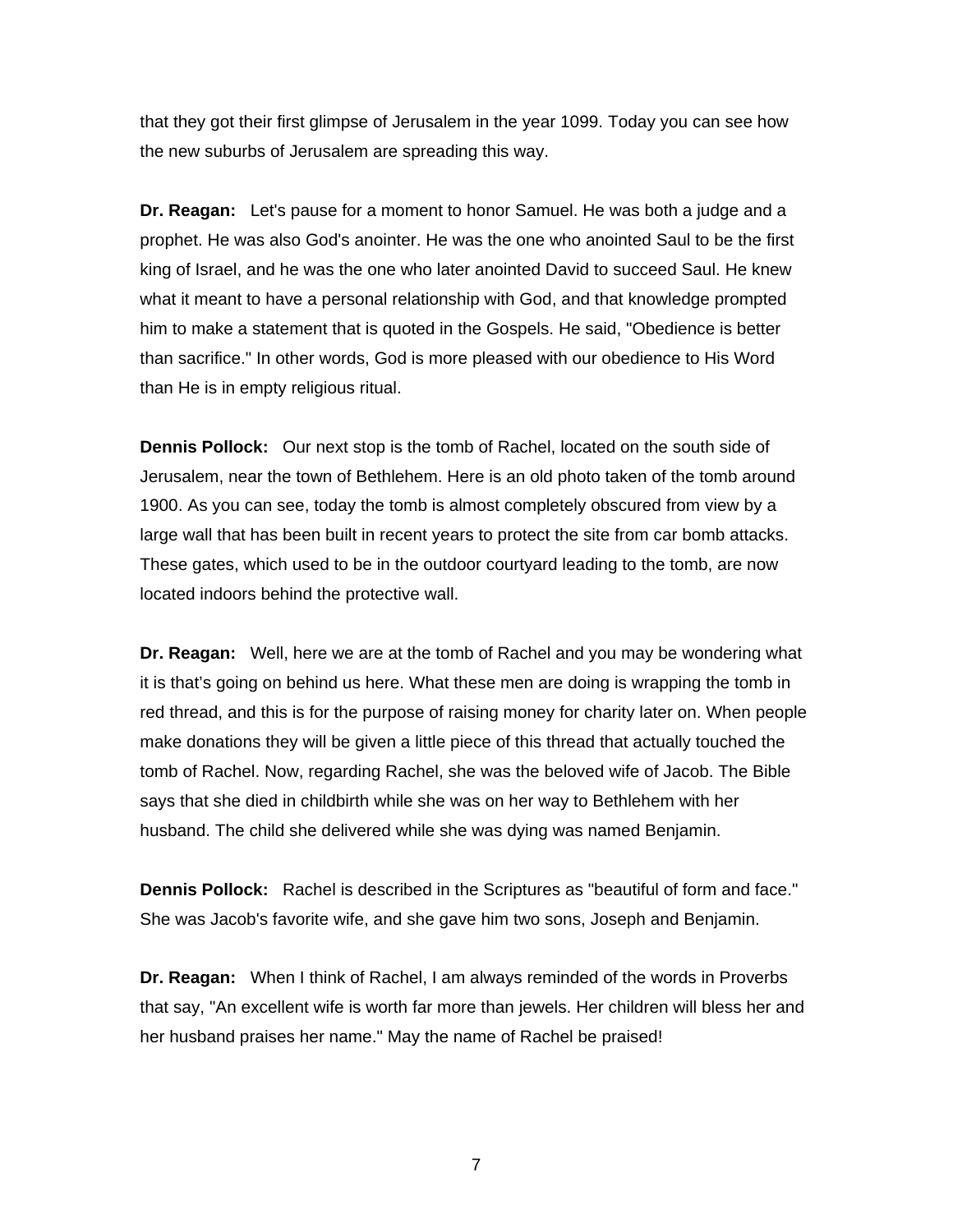**Dennis Pollock:** The third biblical tomb we are going to visit is that of one of the most notable characters in all of God's Word, King David. Now nobody knows for sure where his tomb is located, but the traditional site is here on Mt. Zion. I'm standing right outside the Zion Gate, and just down a narrow lane about a block from here is a building that contains the tomb.

**Dr. Reagan:** No one knows for sure how the tradition developed that King David's tomb was located in this general area of Mt. Zion. Let me show you where we are on the map. Here is an outline of the current walls of the Old City of Jerusalem. The city in the time of David consisted only of this small area here outlined in red. It is outside today's walls. The Bible says that David was buried in the city of David, which would be here in this small red area. Right now, we are over here on Mt. Zion, a considerable distance from the site of the original city.

**Dennis Pollock:** The site that we are about to enter has been the generally accepted location of David's Tomb since the Middle Ages. Let's go inside. How do I look?

**Dr. Reagan:** You look great; let's go. My namesake, King David, was a passionate man of God who is described in the Scriptures as a man after God's own heart. I think he was the greatest poet who ever lived. Let's honor him for a moment by reading a poem that has blessed millions of people for 3,000 years, Psalm 23.

**Dennis Pollock:** "The Lord is my shepherd, I shall not want. He makes me to lie down in green pastures. He leads me beside the still waters. He restores my soul. He leads me in the paths of righteousness for His name's sake."

**Dr. Reagan:** "Even though I walk through the valley of the shadow of death, I will fear no evil, for you are with me. Your rod and your staff, they comfort me. You prepare a table before me in the presence of mine enemies. You anoint my head with oil, my cup overflows. Surely, goodness and love will follow me all the days of my life, and I will dwell in the house of the Lord forever."

You know, folks, every time I come to this area of Mt. Zion, I am reminded once again of how anywhere you go in this city you will find the ancient and the biblical juxtaposed with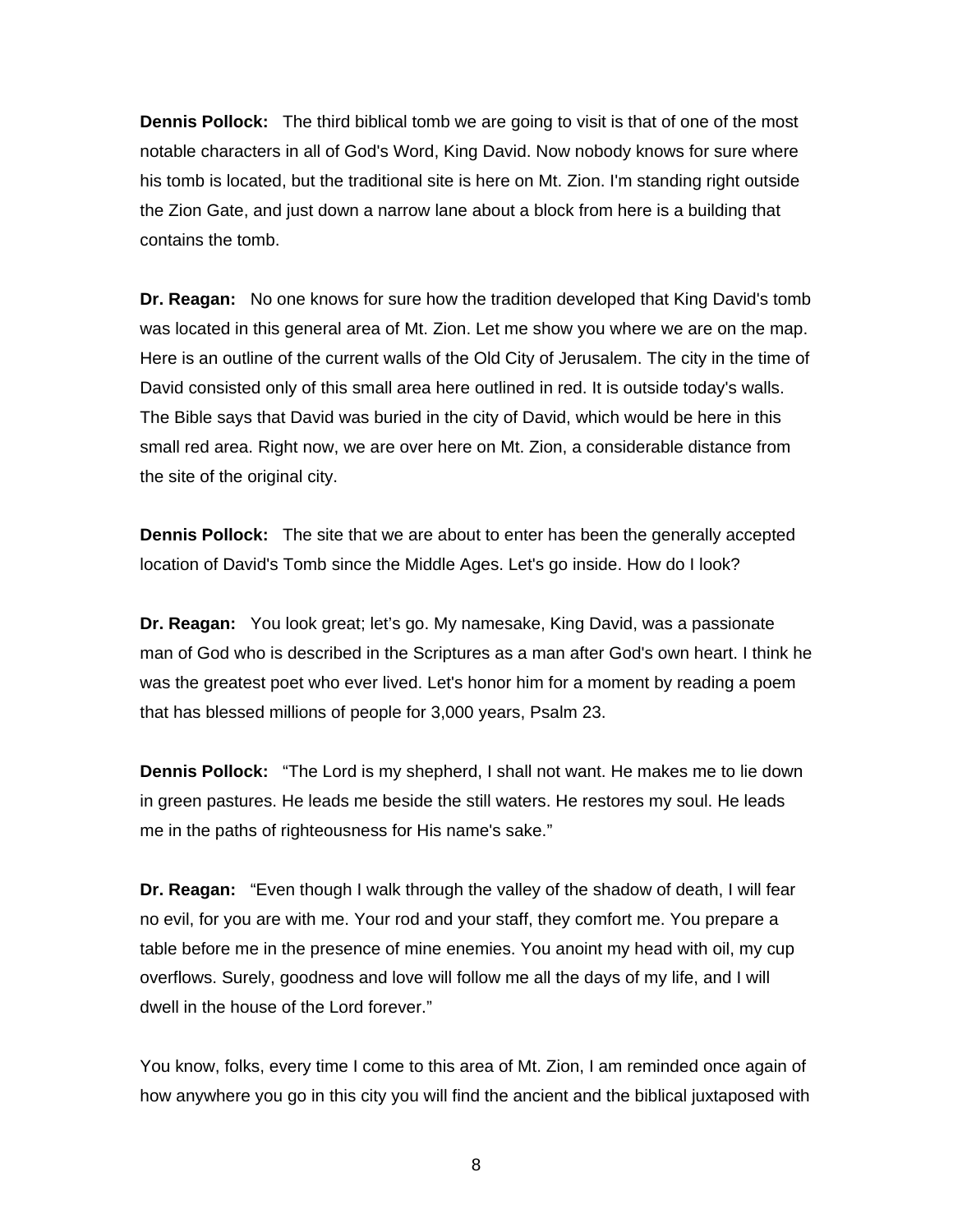the modern and the secular. To give you an example, right down the hill from here, you will find the tomb of a man who has become very famous in recent years. I've never been there, but let's go see if we can find his tomb.

**Dennis Pollock:** Hey Dave! I think I've found it over here. Yeah, this is it.

**Dr. Reagan:** That's right, that's it. Folks, this is the tomb of Oscar Schindler, the man made famous by the movie, *Schindler's List*.

**Dennis Pollock:** Schindler was a very paradoxical man. He squandered the early years of his life in Czechoslovakia as a black marketeer, a gambler, an alcoholic and a womanizer. And when Germany invaded Czechoslovakia in 1939, he joined the Nazi Party to advance his business interests. But when it became clear to him that the Nazis intended to exterminate the Jews, he spent the rest of the war trying to protect as many Jews as he could from being arrested and sent to extermination camps. Using bribery and trickery of all types, he was able to save the lives of twelve hundred Jews.

**Dr. Reagan:** In the 1960's Schindler was declared by the Israeli Government to be a "righteous Gentile." You know, that's a title that's given to any Gentile who saved Jews during World War II. In fact, it's the same title that was given to Corrie ten Boom. Schindler is the only member of the Nazi Party to ever receive this honor. When Schindler died in 1974 in Germany, his remains were brought to this place for burial. Today there are more than 6,000 descendants of Schindler's Jews living in the United States, Europe, and Israel.

**Dennis Pollock:** When I think of what Schindler did for the Jews, I am reminded of the words of Proverbs 24, it reads, "Rescue those who are unjustly sentenced to death; don't stand back and let them die. Don't try to disclaim responsibility by saying you didn't know about it. For God, who knows all hearts, knows yours, and He knows you knew!" We are now ready to proceed to the most important tomb in the world, a First Century tomb that could very well have been the tomb of Jesus.

**Dr. Reagan:** But before we do we need to pause for a moment to talk about the design of First Century tombs and first century burial customs.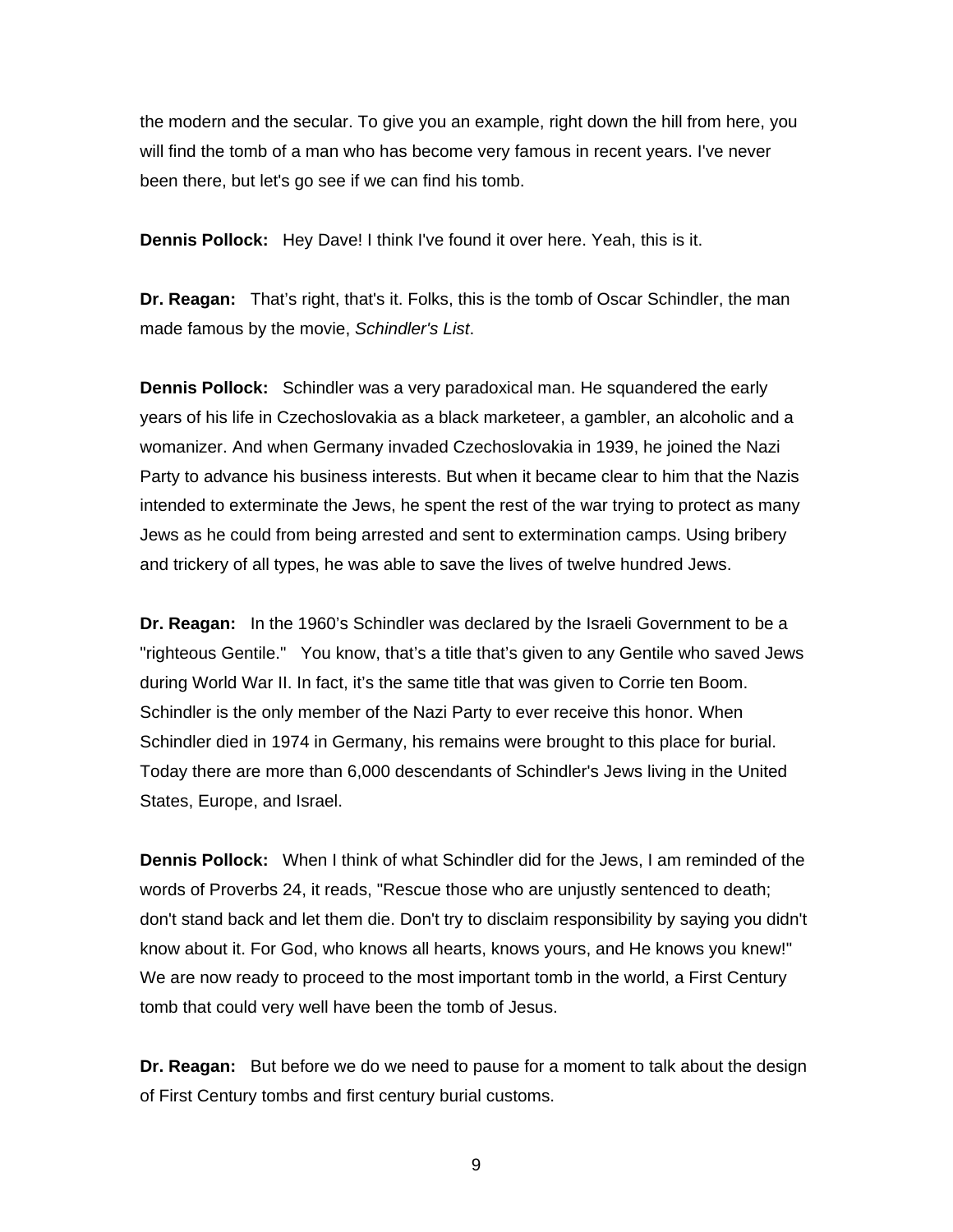**Dennis Pollock:** First Century tombs of the wealthy were shaped like this. The entrance would take you into a "weeping chamber." This was often large enough to hold 20 people. Next to it was a burial chamber with three ledges for bodies. Now the entrance was sealed with a rolling stone. Here is a good example of a tomb with a rolling stone. This tomb is located about 19 miles southwest of Jerusalem. It was excavated in 1976. Unfortunately, it was totally destroyed by vandals in the late 1990's.

**Dr. Reagan:** Tombs like these were used only temporarily. By that I mean that a body would be placed in the tomb and left to decay. And after it had decomposed, and only the bones were left, they would be collected and placed into an ossuary or bone box that looked like these. This made it possible for the tomb to be used over and over again.

**Dennis Pollock:** The Bible tells us that Jesus was buried in a rich man's tomb that was hewn out of solid rock. It also says that that tomb was sealed by a large stone that was rolled in front of the entrance.

**Dr. Reagan:** With this background, let's go now to a place called The Garden Tomb.

**Dennis Pollock:** The Bible says that the tomb of Jesus was located in a garden near the site of the crucifixion.

**Dr. Reagan:** And this tomb meets those qualifications. It is located in a beautiful garden that contains a wine press and one of the largest cisterns in Jerusalem. It is also adjacent to Skull Hill, a site of execution in the First Century.

**Dennis Pollock:** The tomb itself is cut out of solid rock, and running along the front here is a trough to hold a rolling stone that would seal the entrance. The original rolling stone is no longer here, but a smaller one is on display to give you an idea of what it looked like.

**Dr. Reagan:** Let's go inside.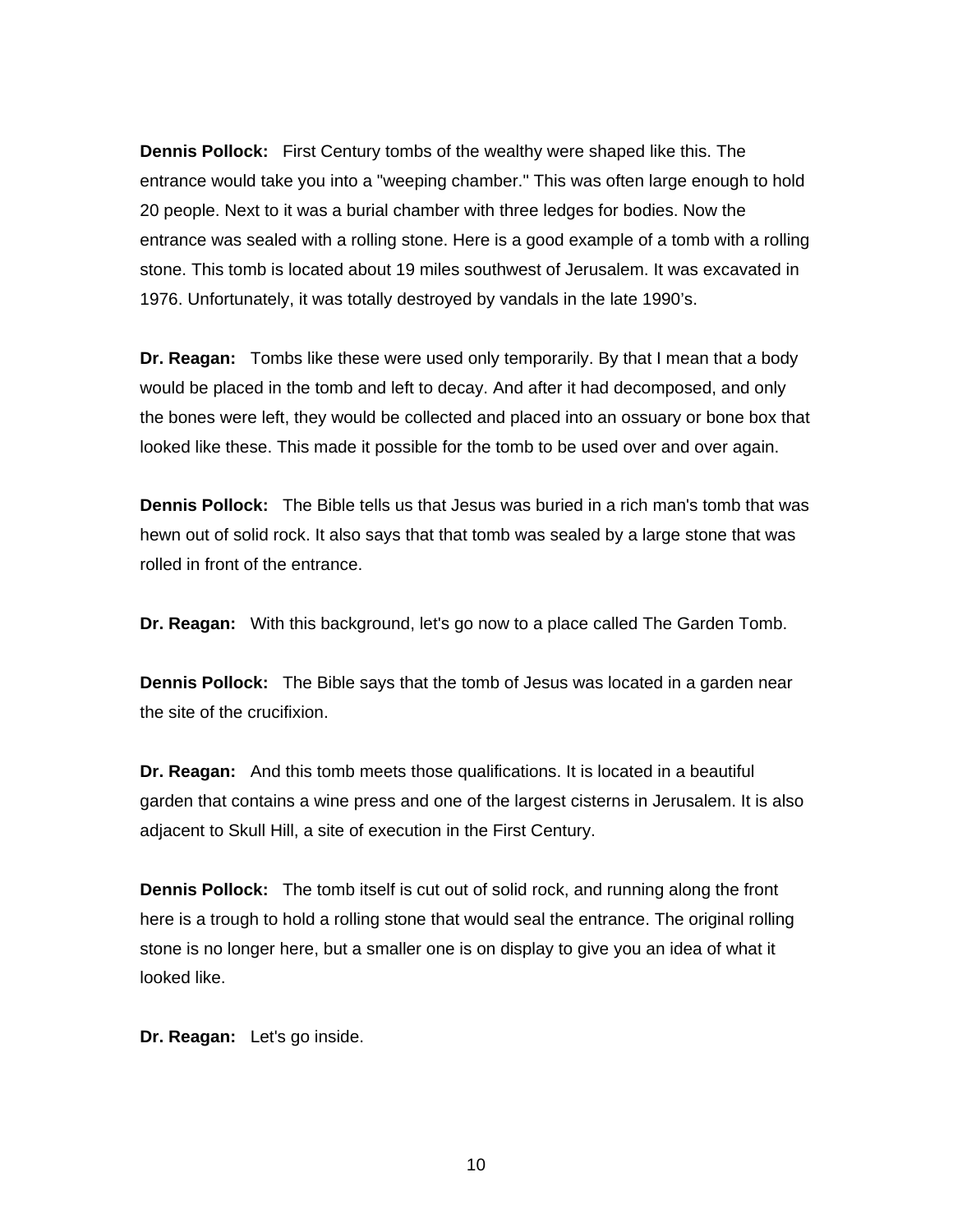**Dennis Pollock:** This is the weeping chamber where the families would come to pray and grieve over the loss of their loved one. And this is the burial chamber where the body would be placed.

**Dr. Reagan:** The door to this tomb has an important sign on it. The sign says, "He is not here, for He is risen." The Gospel of John contains a great insight about the tomb of Jesus, but it's one that you cannot understand unless you know something about the prophetic typology of the Ark of the Covenant, that mysterious, sacred box that sat inside the Holy of Holies in the ancient Jewish Temple.

**Dennis Pollock:** The Ark was made of wood, indicating that the Messiah would be human. But it was overlaid with gold, pointing to the Messiah's divine nature. Inside the Ark were three objects. One was a pot of manna, signifying that the Messiah would be the Savior, the bread of life. The box also contained the tablets of Moses, indicating that the Messiah would fulfill the Law perfectly. And the third item was Aaron's rod that budded. It was a symbol that the Messiah would rise from the dead. On top of the box was a lid called the Mercy Seat. And on it were two golden angels, one at each end.

**Dr. Reagan:** Once a year the high priest would enter the Holy of Holies and sprinkle blood on the Mercy Seat. This was a prophetic symbol that one day the Messiah would shed His blood, making it possible for the grace of God to cover the law of God.

**Dennis Pollock:** In John, chapter 20, we find these words, "But Mary stood outside by the tomb weeping, and as she wept, she stooped down and looked into the tomb. And she saw two angels in white sitting, one at the head, and the other at the feet, where the body of Jesus had lain." Now, folks, that sounds like nothing but a simple description of a woman looking into a tomb. But when you know something about prophetic symbolism, the passage takes on a whole new meaning.

**Dr. Reagan:** You see, folks, when Mary looked into the tomb, she saw the prophetic fulfillment of the meaning of the Ark of the Covenant. She saw where the body of Jesus had lain, where the blood had been spilled. And she saw two angels sitting at each end of that sacred spot, just like those two angels at each end of the mercy seat on the Ark of the Covenant.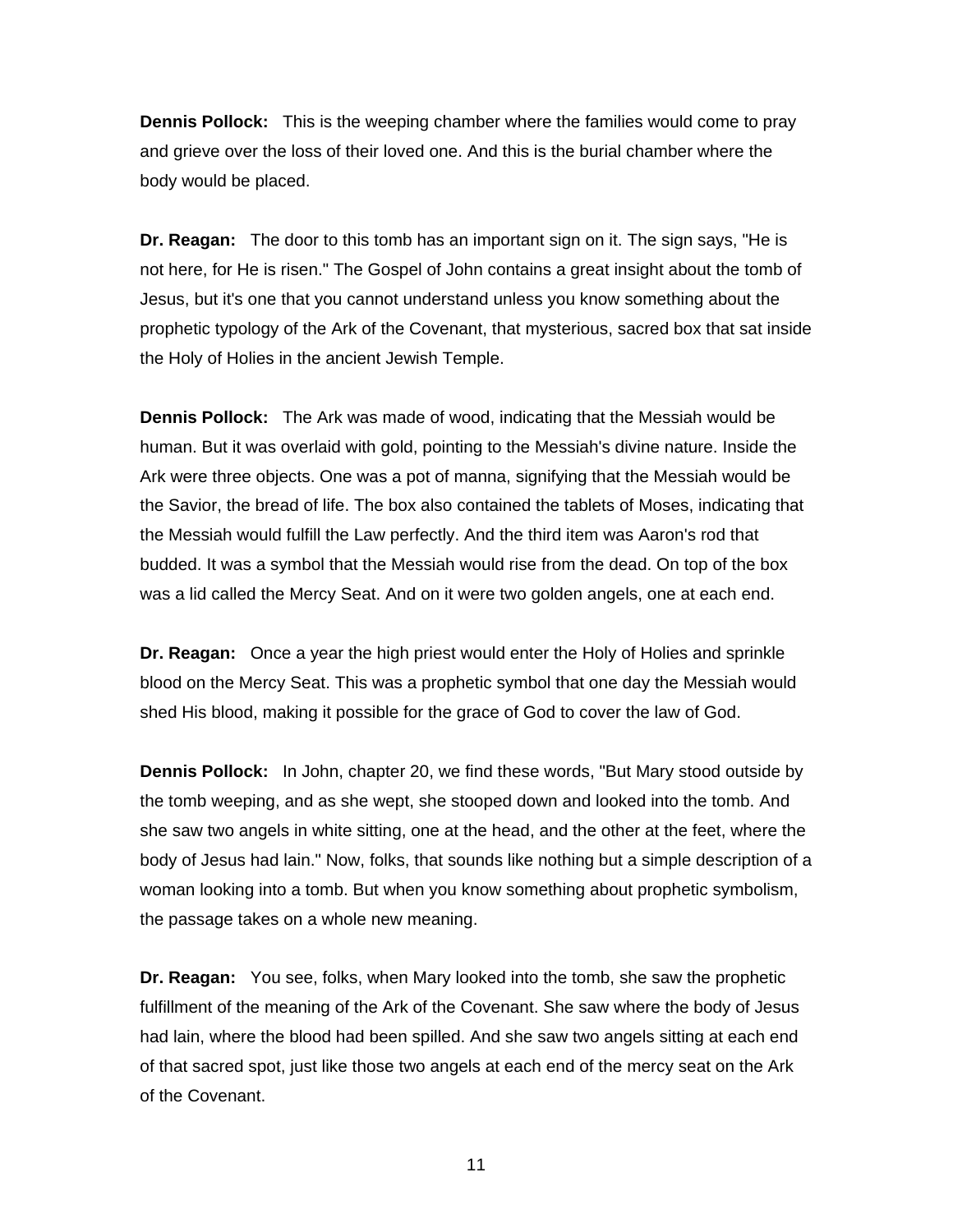**Dennis Pollock:** At the beginning of this program we pointed out that no one knows for sure today where the tomb of Jesus was located. It could have been the tomb here in this garden, but we are not making that claim, and neither do the caretakers of the Garden Tomb Society. But the point that I want to make is that no matter where the tomb is located, one thing we know for sure and that is that it is empty. And no one has ever been able to explain away the empty tomb, because the only explanation for that is the resurrection of Jesus Christ.

**Dr. Reagan:** The Jewish leaders at the time bribed the Roman guards to say that Jesus' disciples had come in the night and stolen the body. Now folks, just stop and think about that for a moment. A handful of scared fishermen stole a body from a band of Roman soldiers? And then devoted their lives to a lie? Come on, let's get serious.

**Dennis Pollock:** Others claimed that the disciples went to the wrong tomb. Well, why didn't they go on to the right tomb then and produce the body? The reason, of course, is that the tomb was empty.

**Dr. Reagan:** There have been many other explanations of the empty tomb such as hallucinations and hypnosis. Perhaps the silliest is the idea that Jesus really didn't die on the cross that He sort of lapsed into a coma. And then, later on He was placed in the tomb, He awoke, pushed away the stone, and ran around the countryside for 40 days. Such ridiculous attempts to explain away the empty tomb are really harder to believe than the fact that He was resurrected from the dead.

**Dennis Pollock:** I'll say Amen to that Dave. The empty tomb cannot be explained away. It is a continuing testimony to the fact that Jesus is alive. His resurrection totally transformed His small band of disciples, converting them from despair to triumph, and motivating them to go forth and preach the Gospel to all the world. And the resurrection of Jesus continues to transform the lives of millions today. How about you? Have you received Christ? I urge you to reach out to God in faith, receive Christ as your Lord and your Savior.